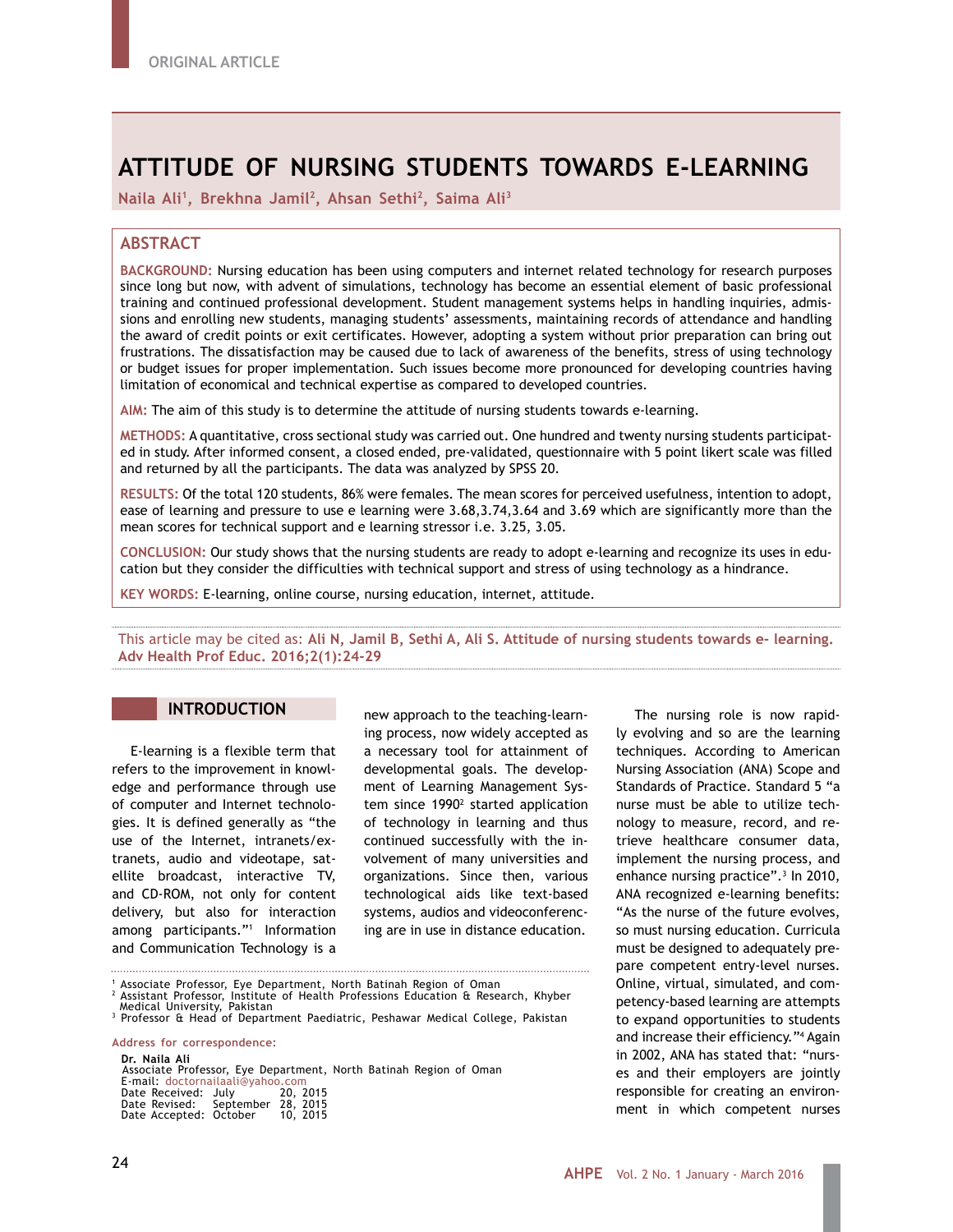can provide quality outcomes." Following these guideline statements, a study from a developing country, Nigeria, states that though nursing students are still not using computer and internet related technology for medical education, it is now being stressed upon to include computers in nursing curriculum to keep up pace with the world. $5$  In a study conducted by Osman and Ahmad in 2003 in Oman,<sup>6</sup> they found that webassisted instruction is as effective as face to face instruction in terms of students' achievements. Al Mussawi and Abdlraheem also found similar results in their study comparing the traditional teaching approaches and webCT at Sultan Qaboos University in Oman.7

Though nursing education has always been through traditional lecturing, with the advantage of delivering huge amount of information to a large number of nurses. Nurse educators are becoming well aware of the fact that e-learning is an innovative approach for delivering well-designed, learner-centered, interactive, and facilitated learning environment.8 The modifying role of the nurses and demand of the registration bodies, justifies the importance of continuing professional development and lifelong learning within the nursing profession.<sup>9</sup> The rapid growth of online courses throughout the world has changed the learning environment for both the students and teachers. Students, faculty, staff and administrators are using technology extensively in their learning activities.10 E- learning has been in practice in nursing curriculum through LMS using quiz, notes/ powerpoint presentations, videos and blogs. It increases student motivation, satisfaction and enjoyment in learning.<sup>11,12</sup> Many universities and schools are now offering online degrees for bachelor and master training programs.

The aim of the study is to understand nursing students's perceptions about e-learning and to know whether they are willing to change their learning methodology from a traditional teaching and learning to a more advanced one, i.e. e-learning.

# **METHODS**

Target population for this study included all nurses of the North Batinah Region of Oman. All second year nursing students of the two nursing institutes of North Batinah region were accessible for the study, thus 120 nursing students formed the sample for the study

The approval/permission was obtained from Advanced Studies review Board and Khyber Medical University Research and Ethics Board and Dean of Nursing institute of North Batinah Region of Oman for enrolment of their students after written informed consent. The basic facts and figures were obtained from the administration e.g. number of students, their enrollment criteria, curriculum and learning resources available at campus. Questionnaire<sup>13</sup> was adapted from a study conducted in Iran and India for attitude analysis of the students. The final questionnaire included six factors inquired by varied number of items measured on 5 point Likert scale, ranging from strongly agrees to strongly disagree.

Data were entered and analyzed by the investigator in SPSS version 20. Frequencies and percentages were calculated for categorical variables like gender of the participants. Mean and Standard Deviation was calculated for the numerical variables like age of the participants. Overall mean score was categorized as favorable attitude (agree or strongly agree) and unfavorable (disagree or strongly disagree).

# **RESULTS**

Demographics and baseline information about the participants included their age, gender, availability of technology, use of technology.

Students were in age range 18-22 years with mean of 19.2 years.

103 students were females (86%) and 17 were males (14%).

All students had smart phones and were active users of internet for Facebook and WhatsApp. They also had access to library computers and internet during their library hours mostly for their research work. **Perceived usefulness**

Majority of the nursing students (94.5%) feel that e-learning can solve many problems of education. Eightythree percent students thought that their access to education is increased with less time consumption. With the mean score of 4.19, Eighty six percent students said that their understanding of subject is enhanced and they can achieve better results as narrated by 72.2%. Eighty nine percent students reported that e-learning help them to conduct better research (mean score 4.29) while 91.7% are effectively using technology for their presentations. Eighty three percent students agree with the mean score of 4.19, that now the universities should adopt more and more e-learning for their students. However, thirty six percent disagree that learning through technology is as good as teacher, while sixteen percent thinks that e-learning has created more problems than it has solved. Overall mean for students' perceived usefulness of e-learning is 3.68. (Table 1)

#### **Intention To Adopt**

Majority of the nursing students, seventy seven percent disagree that e-learning makes them uncomfortable (mean score 4.0) rather consider learning through internet is more fun (mean score 4.25). Ninety one percent students like the idea of using e-learning with mean score 4.11. Sixty one percent plan to participate in future e-learning courses and 69.5% students agree upon buying their personal computer. Overall mean for students' intention to adopt e-learning is 3.74. (Table 2) **Ease Of Learning**

Fifty to sixty percent students

do not find any difficulty in learning from various websites. Seventy two percent can use computer and internet as easily as books from library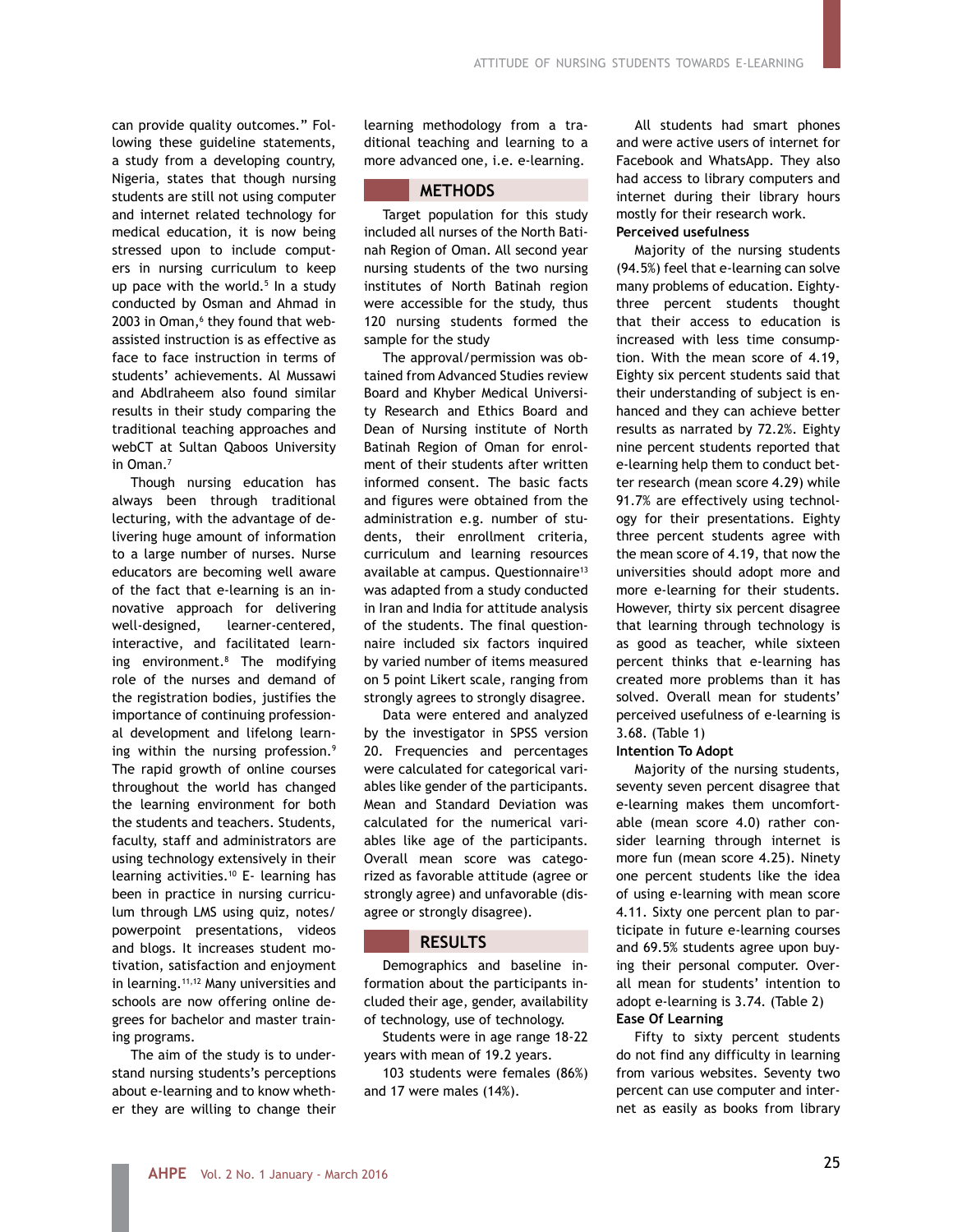(mean score 3.92). Sixty one percent students have no difficulty in writing (mean score 3.69) with mean scores for reading and learning through internet are 3.53 and 3.64 respectively. However, 61.1% students consider that technology makes them slow (mean score 3.63) while 25% think that they are becoming slaves to technology. Overall mean score for ease of e-learning is 3.64. (Table 3) **Technical Support**

The nursing students have almost neutral attitude towards the technical support required and available to them. Forty four percent agree that the institute has an updated website (mean score 3.29). Thirty nine percent agree that there is adequate technology (mean score 3.19) in their institute (3.11). Almost one third of the students (33.4%) seek satisfactory technical assistance now and then (mean score 3.22). Overall mean for technical support is 3.25. (Table 4)

#### **E-Learning Stressor**

Majority (58.3%) of the nursing students disagree about their lack of ability to use internet or being stressed by lack of technology availability in their department. However, the speed of internet is a limitation (mean score 2.56) for 55.6% students. There is no stress among the peers (mean score is 3) 44.4% agree that they are pushed by their teachers for use of technology for learning (mean score 2.78). Overall mean for e-learning stressor is 3.05. (Table 5)

#### **Distant Use of e- learning**

Seventy five percent of the nursing students agree that online education should be offered due to its multiple benefits. Students can learn from home in remote areas (mean score 4.82) thus avoiding travel related stress (mean score 3.94) and can continue studies after marriage (mean score 3.69). (Table 6)

## **DISCUSSION**

E-learning is one of the learning strategies that has gained robust popularity among the nursing educationist. Literature search reflects many publications supporting the use of technology, but there are some articles describing the conflicts of technology users.<sup>14</sup> It is not an easy decision for the instititues to implement e-learning, being highly favored by the educationists following constructivism theory but the resource intensive set up is a limitation. Rather than investing in technology, institutions and departments should first recognize the particular needs of academics in each discipline.15

Our study measures the attitudes of the Nursing students about E-learning on a five point likert scale, addressing six main factors i.e. Perceived usefulness, intention to adopt, ease of learning, technical support, e-learning stressor and pressure to use e-learning.

The strength of our study is that this is the first study conducted in the region with focus on e-learning in nursing education. From this study, it is evident that the nursing students consider e-learning to be very useful and they are willing to adopt it. So e-learning can be very successfully implemented in North Batinah region of Oman. This study also suggests that improved computer labs and technical support will overcome the technical difficulties and further enhance nurses' learning.

In our study, 95% of the nursing students agree that e-learning can solve many problems of nursing education. A study compared the students in Gulf found that despite of few differences in the students' commitment and confidence with technology, they perceive e-learning as very useful.<sup>16</sup> Eighty six percent of the students perceive that their understanding of subject is enhanced and they can attain better results with easy access to education through e-learning. Overall 60% students have very strong perceptions for the usefulness of e-learning while 40% are either neutral or disagree to some extent towards uses of e-learning over traditional learning.

Sixty one percent plan to enroll and attend future e-learning courses and 69.5% students agree upon buying their personal computer. Overall our study shows that 85% of the nursing students have strong intention (mean score 3.74) to adopt e-learning. A study from USA shows that majority of the students are not ready for using e-learning.<sup>17</sup> This is in contradictory to our study, may be due to the fact that students have very positive perception about the usefulness of e-learning and that is a reason that they shows intention to adopt it. A survey of public health nurses shows direct relation between intention to use e-learning and perceived usefulness of e-learning18.

In our study, Sixty percent of nursing students have no difficulty in learning, gaining information and writing through technology with mean scores of 4.06 and 3.86 respectively. Seventy two percent of the nursing students can use internet as easily as library. This may be due to the fact that overall population is technology friendly and used to using smartphones, computers and internet. This is contradictory to a survey of Canadian nurses<sup>19</sup> that found nurses' internet use increased only 8% in two years time in comparison with 42% for doctors. Further probing into the situation suggested that nurses use of internet was limited by lack of technical knowledge.

Our study shows that 61% students think that technology makes them slow. These results are supported by a survey of undergraduate nursing students by Rangel et al. stated the main cause of minimal use of internet for patient health information by the nursing students in their routine clinical postings was lack of technical knowledge of using and gaining information from internet as the students said that they got lost and lots of time was wasted.20

A study done in Iran, analyzed that the students perceive that high-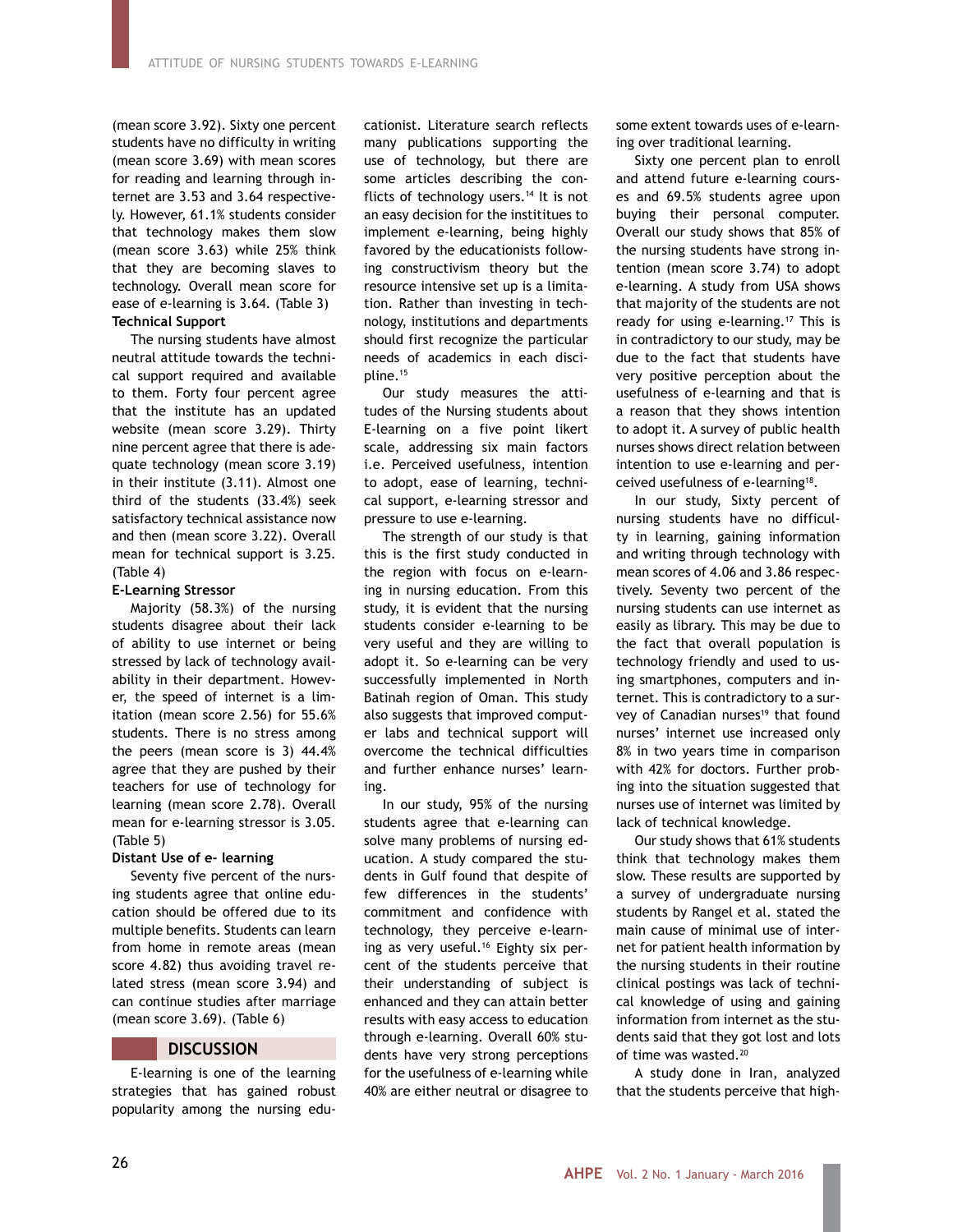est rated disadvantage of e-learning system was "technology issues".<sup>21</sup> It is well supported by study conducted by Helen which shows the potential barriers to use of technology are the computer literacy, perceptions of e-learning as time consuming lack of work based support.<sup>22</sup> Moule et al, has recommended that revision of training and information to support e-learning and computer use should remain on the HEI agenda.<sup>23</sup>

Distant learning can be used in situation arising from stress of living in remote areas with long distance from home to the learning institute. Seventy five percent of the nursing students agree that online education should be offered so that students can learn from home avoiding travel related stress and can continue studies after marriage (mean score 3.69). Overall our study shows favorable attitudes of the nursing students towards e- learning and shows intention to adopt it, despite of lack of adequate technical support which is causing stress in 48% nursing students. A study by Elango R and Gudep V shows that the paramedical students are ambivalent towards using computers for learning and for patient care.<sup>24</sup> Our study is supported by a study from Tanzania University, suggested that despite limited access to technologies, students

|              | <b>TABLE 1: PERCEIVED USEFULNESS OF E-LEARNING</b>                  |                              |                          |      |      |           |             |
|--------------|---------------------------------------------------------------------|------------------------------|--------------------------|------|------|-----------|-------------|
| $\mathbf{1}$ | <b>PERCEIVED USEFULNESS</b>                                         | <b>SDA</b>                   | <b>DA</b>                | N    | A    | <b>SA</b> | <b>MEAN</b> |
| а            | E-learning can solve many of the educational problems.              |                              | $\blacksquare$           | 5.6  | 52.8 | 41.7      | 4.36        |
| b            | E-learning saves time.                                              | $\blacksquare$               | 5.6                      | 11.1 | 38.9 | 44.4      | 4.22        |
| c            | E-learning improves access to learning material.                    | $\overline{\phantom{0}}$     | $\overline{\phantom{a}}$ | 16.7 | 58.3 | 25        | 4.08        |
| d            | E-learning helps me to achieve better results.                      | $\overline{\phantom{a}}$     | 13.9                     | 13.9 | 47.2 | 25        | 3.83        |
| e            | E-learning increase learner's engagement in learning.               | $\overline{\phantom{a}}$     | 2.8                      | 47.2 | 33.3 | 16.7      | 3.64        |
| $\mathsf{f}$ | E- learning improve teacher and students interaction                | 2.8                          | 8.3                      | 27.8 | 44.4 | 16.7      | 3.64        |
| g            | E-learning increase my understanding of concepts.                   | $\overline{\phantom{a}}$     | $\overline{\phantom{a}}$ | 13.9 | 52.8 | 33.3      | 4.19        |
| h            | E-learning has created more problems than it solved.                | 11.1                         | 33.3                     | 38.9 | 11.1 | 5.6       | 2.67        |
| i            | E-learning is too time consuming to use.                            | 5.6                          | 16.7                     | 33.3 | 33.3 | 11.1      | 2.72        |
| j            | E-learning has had little impact on me.                             | 5.6                          | 36.1                     | 30.6 | 22.2 | 5.6       | 2.86        |
| k            | E-learning is as informative as the teacher.                        | 8.3                          | 27.8                     | 41.7 | 16.7 | 5.6       | 2.83        |
| $\mathsf{L}$ | E-learning will never replace other forms of teaching and learning. | 2.8                          | 16.7                     | 44.4 | 25   | 11.1      | 2.75        |
| m            | E-learning help to reinforce my knowledge.                          | $\overline{\phantom{a}}$     | $\overline{\phantom{a}}$ | 19.4 | 58.3 | 22.2      | 4.03        |
| n            | E-learning help me to organize my work                              | $\qquad \qquad \blacksquare$ | 2.8                      | 19.4 | 58.3 | 19.4      | 3.94        |
| 0            | E-learning help me to catch up missed lectures.                     | 2.8                          | 5.6                      | 22.2 | 44.4 | 25        | 3.83        |
| p            | E-learning increase my effectiveness to create presentations.       | ۰                            | $\overline{\phantom{a}}$ | 8.3  | 50   | 41.7      | 4.33        |
| q            | E-learning increase my research capability.                         | $\overline{\phantom{0}}$     | 2.8                      | 8.3  | 50   | 38.9      | 4.25        |
| $\mathsf{r}$ | Universities should adopt e-learning for their students.            | $\overline{\phantom{a}}$     | 2.8                      | 13.9 | 44.4 | 38.9      | 4.19        |

|                | <b>TABLE 2: INTENTION TO ADOPT E-LEARNING</b>                      |                          |                          |      |      |                |             |  |  |
|----------------|--------------------------------------------------------------------|--------------------------|--------------------------|------|------|----------------|-------------|--|--|
| $\overline{2}$ | <b>INTENTION TO ADOPT</b>                                          | <b>SDA</b>               | <b>DA</b>                | N    | A    | <b>SA</b>      | <b>MEAN</b> |  |  |
| a              | E-learning makes me uncomfortable because I don't understand it.   | 30.6                     | 47.2                     | 13.9 | 8.3  | $\blacksquare$ | 4.0         |  |  |
| $\mathbf b$    | E-learning is a de-humanizing process of learning.                 | 5.6                      | 30.6                     | 47.2 | 13.9 | 2.8            | 3.22        |  |  |
| c              | dislike the idea of using E-learning.                              | 36.1                     | 47.2                     | 8.3  | 8.3  | $\blacksquare$ | 4.11        |  |  |
| d              | am not in favor of E-learning as it leads to social isolation.     | 16.7                     | 33.3                     | 25   | 16.7 | 8.3            | 3.33        |  |  |
| e              | E-learning doesn't interest me.                                    | 27.8                     | 44.4                     | 16.7 | 8.3  | 2.8            | 3.86        |  |  |
| $\mathsf{f}$   | I plan to participate in future e-learning courses.                | $\overline{\phantom{a}}$ | 5.6                      | 33.3 | 44.4 | 16.7           | 3.72        |  |  |
| g              | plan to buy a computer to be able to follow lectures notes online. | 5.6                      | 2.8                      | 22.2 | 55.6 | 13.9           | 3.69        |  |  |
| h              | Using E-learning makes learning fun.                               | 2.8                      | $\overline{\phantom{a}}$ | 5.6  | 52.8 | 38.9           | 4.25        |  |  |
|                | don't know what I would do without E-learning.                     | 8.3                      | 11.1                     | 19.4 | 41.7 | 19.4           | 3.53        |  |  |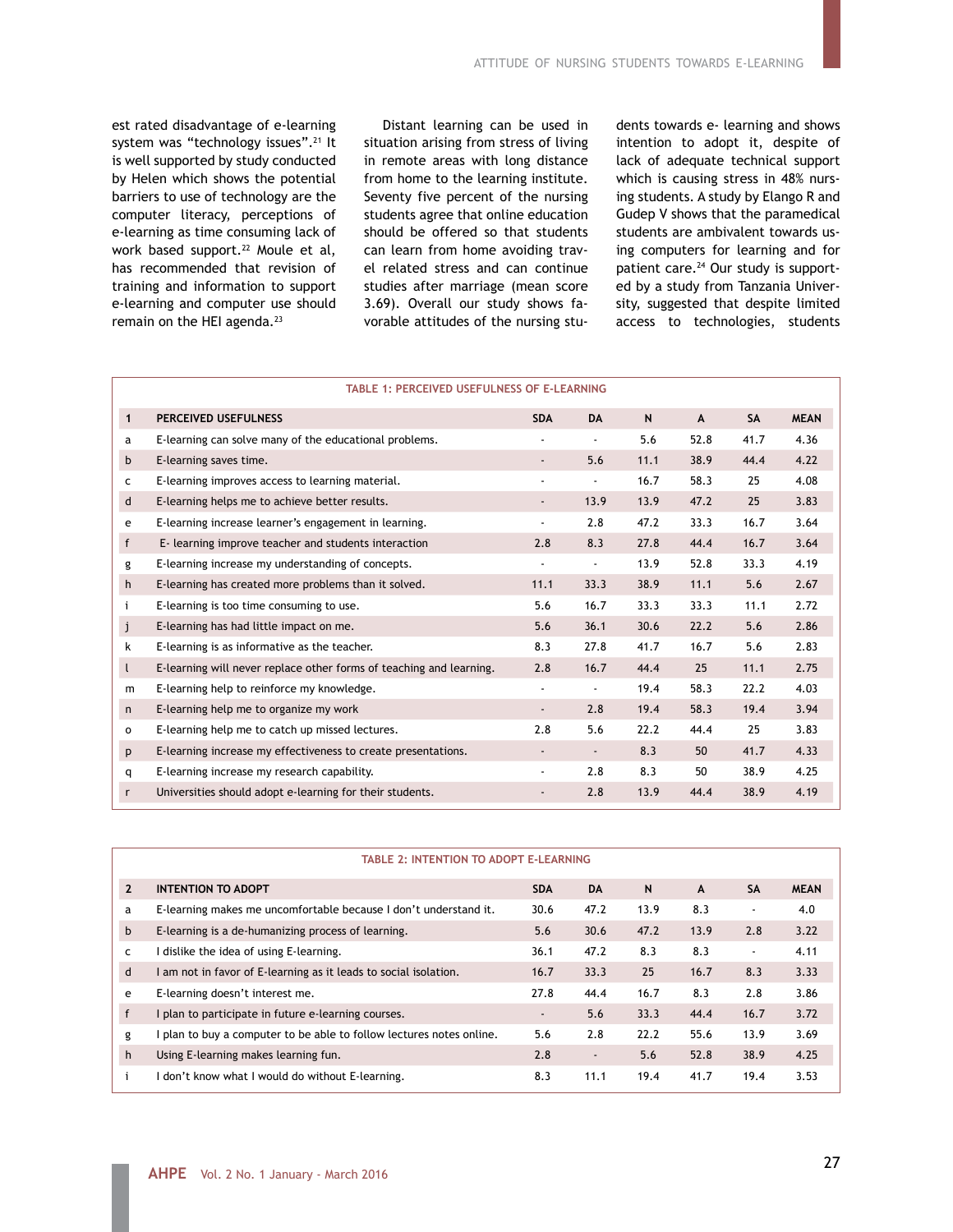#### **TABLE 3: EASE OF LEARNING**

| 3            | <b>EASE OF LEARNING</b>                                                   | <b>SDA</b> | <b>DA</b> | N    | A    | <b>SA</b>                | <b>MEAN</b> |
|--------------|---------------------------------------------------------------------------|------------|-----------|------|------|--------------------------|-------------|
| a            | Using E-learning is more difficult than using the library.                | 27.8       | 44.4      | 19.4 | 8.3  | $\overline{\phantom{a}}$ | 3.92        |
| b            | I can't read the lectures notes through the web.                          | 19.4       | 30.6      | 33.3 | 16.7 | $\overline{\phantom{a}}$ | 3.53        |
| c            | can't learn courses through the web.                                      | 25         | 33.3      | 22.2 | 19.4 | $\overline{\phantom{a}}$ | 3.64        |
| d            | It is difficult to acquire any significant information by using internet. | 27.8       | 38.9      | 27.8 | 2.8  | 2.8                      | 3.86        |
| e            | It is difficult to express my thoughts by writing through E-learning.     | 30.6       | 30.6      | 22.2 | 11.1 | 5.6                      | 3.69        |
| $\mathsf{f}$ | I find that using the internet make me slow.                              | 22.2       | 38.9      | 19.4 | 19.4 | $\overline{\phantom{a}}$ | 3.63        |
| g            | feel we are becoming slaves to technology.                                | 19.4       | 19.4      | 38.9 | 19.4 | 2.8                      | 3.33        |
| h            | My interaction with E-learning is not understandable.                     | 30.6       | 30.6      | 13.9 | 16.7 | 8.3                      | 3.58        |
|              |                                                                           |            |           |      |      |                          |             |

| <b>TABLE 4: TECHNICAL SUPPORT</b> |                                                         |            |      |      |      |      |             |  |
|-----------------------------------|---------------------------------------------------------|------------|------|------|------|------|-------------|--|
| 4                                 | TECHNICAL SUPPORT                                       | <b>SDA</b> | DA   | N    | A    | SΑ   | <b>MEAN</b> |  |
| a                                 | My institute has an updated website.                    | 11.6       | 11.6 | 30.6 | 27.8 | 16.7 | 3.29        |  |
| b                                 | My institute facilitates e-learning training programs.  | 2.8        | 13.9 | 47.2 | 22.2 | 13.9 | 3.31        |  |
| c                                 | My institute has adequate technology for e-learning.    | 8.3        | 16.7 | 36.1 | 25   | 13.9 | 3.19        |  |
| d                                 | seek technical assistance from campus support services. | 5.6        | 16.7 | 44.4 | 16.7 | 16.7 | 3.22        |  |

|   | <b>TABLE 5: E-LEARNING STRESSOR</b>                                                        |            |           |      |      |           |             |
|---|--------------------------------------------------------------------------------------------|------------|-----------|------|------|-----------|-------------|
| 5 | <b>E LEARNING STRESSOR</b>                                                                 | <b>SDA</b> | <b>DA</b> | N    | A    | <b>SA</b> | <b>MEAN</b> |
| a | feel anxious about my ability to use e learning effectively.                               | 13.9       | 44.4      | 19.4 | 19.4 | 2.8       | 3.47        |
| b | My department computers stress me.                                                         | 22.2       | 33.3      | 16.7 | 22.2 | 5.6       | 3.44        |
|   | Slow internet connections stress me.                                                       | 5.6        | 25        | 13.9 | 30.6 | 25        | 2.56        |
| d | I feel pressured by my teachers to use E-learning for my research/<br>learning activities. | 5.6        | 19.4      | 30.6 | 36.1 | 8.3       | 2.78        |
| e | feel pressured by my peers to use E-learning.                                              | 5.6        | 27.8      | 33.3 | 27.8 | 5.6       | 3.0         |

#### **TABLE 6: E-DISTANT USE OF E- LEARNING**

| 6 | <b>PRESSURE TO USE</b>                                                                         | <b>SDA</b>               | <b>DA</b>                | N    | A    | SΑ   | <b>MEAN</b> |
|---|------------------------------------------------------------------------------------------------|--------------------------|--------------------------|------|------|------|-------------|
| a | E-learning should be offered fully online to reach students living in<br>remote areas.         | 2.8                      | $\overline{\phantom{a}}$ | 19.4 | 47.2 | 27.8 | 4.82        |
| b | E-learning should be used to reduce travel related stress.                                     | $\overline{\phantom{a}}$ | 2.8                      | 25   | 47   | 25   | 3.94        |
|   | E-learning should be adopted to allow married students to balance<br>family and Study demands. | 5.6                      | 11.1                     | 22.2 | 30.6 | 30.6 | 3.69        |
| d | E-learning should be adopted to allow working students to study from<br>home.                  | 2.8                      | 5.6                      | 25   | 36.1 | 30.6 | 3.86        |

have positive perceptions about using e-learning technologies.<sup>25</sup>

## **CONCLUSION**

Our study shows that the students are ready to adopt E –learning and recognize its uses in Nursing education. However they consider the

difficulties with technical support and stress of using technology as a hindrance.

This study recommends that e learning is highly valued by nurses in their education. However technical support needs to be updated as strong technology set up makes the

back-bone of e learning. In order to understand the underlying reasons for students' attitude, a qualitative study of the factors will help in implementing strategies to produce more positive attitude towards e learning.